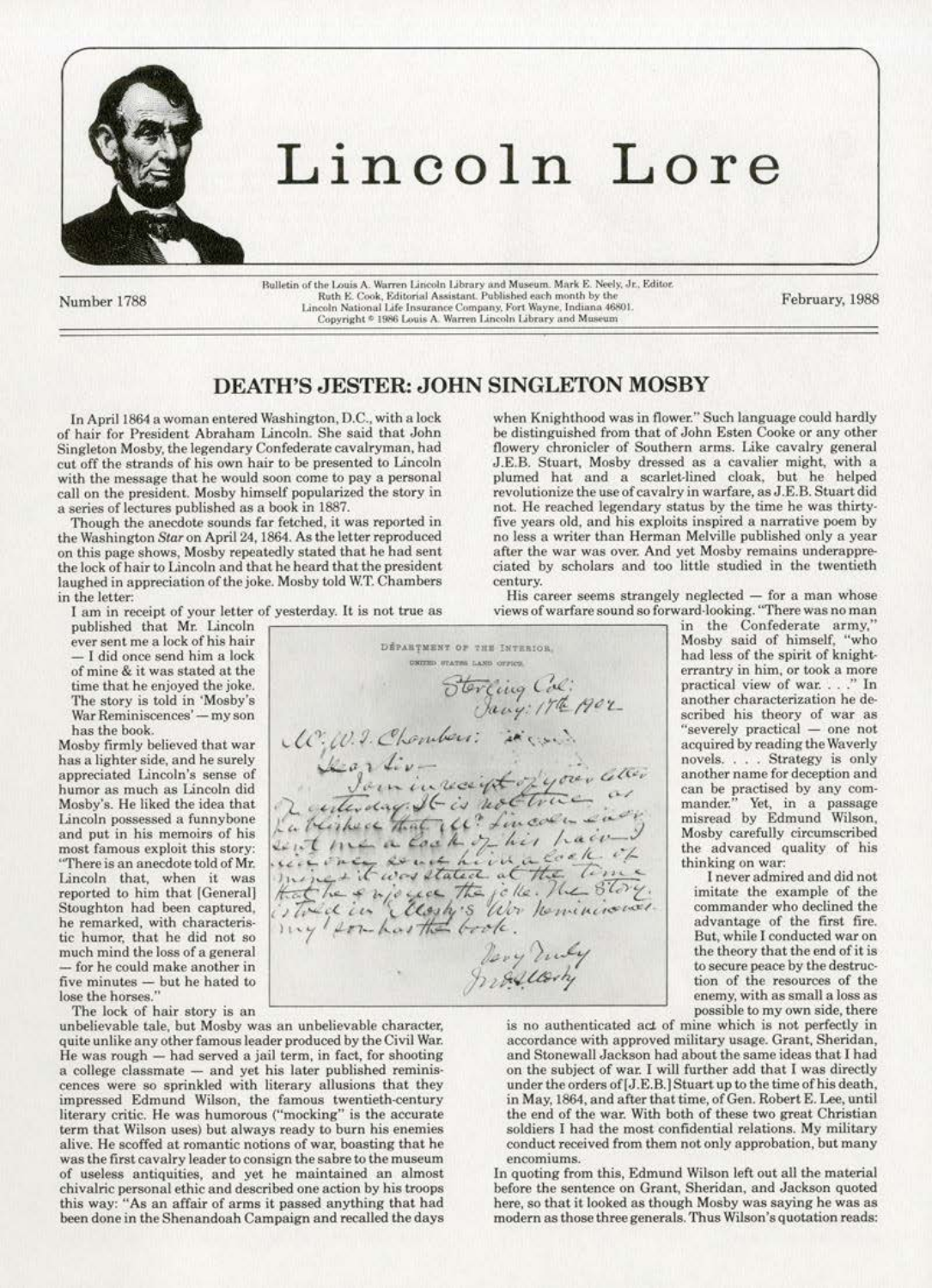

*From the Louis A.* Warren *Lincoln Library* and Museum

#### **..-Mosby's Chaplain at His Devotions," illustration from**  Scott's Partisan Life with Col. John S. Mosby.

The combat between Richard and Saladin by the Diamond **of the Desert is a beautiful picture for the imagination to**  dwell on, but it isn't war, and was no model for me. . . . Grant, Sheridan, and Stonewall Jackson had about the same ideas **that I had on the subject of war.** 

In fact, Mosby compared himself to Grant, Sheridan, and **Jackson by way of saying he lived up to the same code of war**  as other mainstream Civil War heroes, and then he clinched **his argument by reference to his good standing with those**  Christian soldiers. Robert E. Lee and J .E.B. Stuart.

**The problem with mocking humor is that the reader does not know where it stops. 10 be sure. Mosby sincerely revered Lee and Stuart. He expended so much literary effort covering up**  the faults of Stuart that he sadly neglected telling about his own exploits until too late. (Mosby's unfinished memoirs were put together from the sketchiest of notes by his brother-in-law.) **But there was a distinctly anti-establishment and slightly unchristian air about Mosby's men. Mosby himse1f complained**  that

**Although a revolutionary government, none was ever so much under the domination of red tape as the one in** 



*From the Louis A. Warren*<br>*Lincoln Library and Museum* 

"The Parson's Stag Dance," from Scott's Partisan Life of Col. John S. Mosby.

Richmond. The martinets who controlled it were a good deal like the hero of Moliere's comedy, who complained that his **antagonist had wounded him by thrusting in** *carte,* **when, according to the rule, it shouJd have been in fierce. I cared**  nothing for the form of a thrust if it brought blood ... . I **always had a Confederate fire in my rear as well as that of**  the public enemy in my front. I will add that I never appealed **in vain for justice either to General R. E. Lee, General Stuart,**  or the Secretary of War, Mr. Seddon. . . . The men who followed me with so much zeal were not, perhaps, altogether **of the saintly character or excited by the pious aspirations**  of the Canterbury pilgrims who knelt at the shrine of Thomas a Becket.

**ln fae4 there was something distinctly impious about Mosby's men.** 

**Several of them were interviewed by John Scott. of Fauquier**  County, Virginia. Scott wrote *Partisan Life with Col. John S. Mosby* after the war but chose an epistolary form that made it sound as though he had collected the letters of a Mosby **trooper written during the war. ln one instance Scott told the**  story of paying a visit to the home of "the Rev. Dr. Gog, the chaplain of our command."



 $Lincoh$  *Library* and Museum

#### John Singleton Mosby as cavalier.

A large and powerful iron·gray horse, marked with the United States brand, which I at once recognized as the property of the parson, was fastened by a halter-chain to a heavy block .... 1b the trees in the grove full fifteen horses, **with military equipments, were fastened, and I reasonably**  inferred that their riders had sought this holy place for **reHgious oonsolation .** ... ( **drew near an open window** ... **(and) obtained a view** . .. **of the chaplain himself. not occupied with sacred meditation, prayer, or penitential**  hymns, but instead I beheld a scene which has shaken my confidence in the severity at least of his religious code. The floor of the room could not, I am sure, have been swept since the owner had left the house, or *refugeed*, in the phraseology **of the day. In addition** *to* **an astounding accumulation of trash, it was scattered over with odd boots and shoes, sword·**  belts, broken bridles and discarded gear of all kinds.... I **did not find** . .. **Dr: Gog engaged in the exercises of religion, but instead he was sitting at the head of a table in a huge**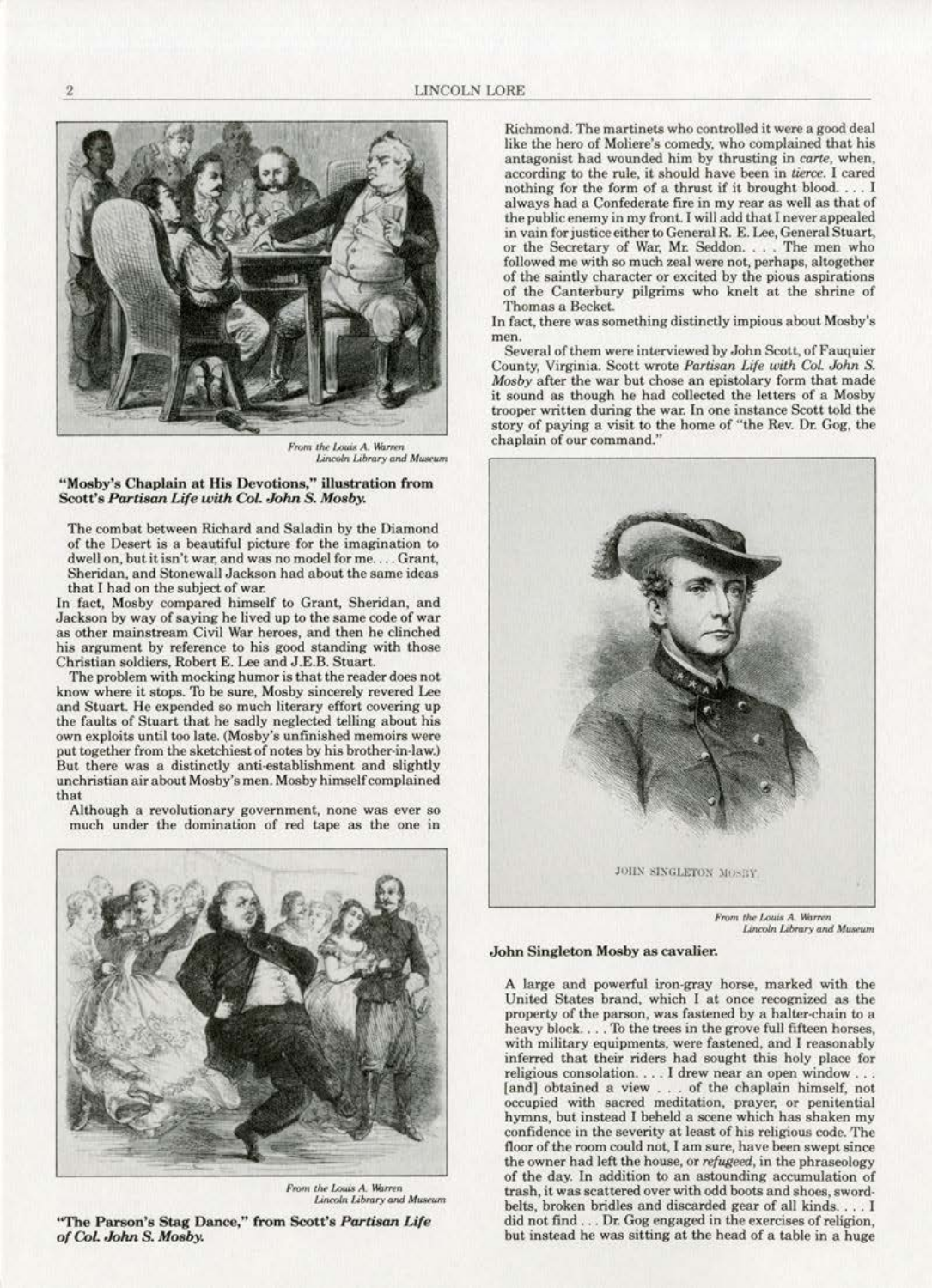

From the Louis A. Warren<br>Lincoln Library and Museum

#### Mosby shortly after the war.

arm-chair, engaged in the unclerical employment of playing cards with his visitors.... A tumbler of spirit was set on his right hand, from which the doctor would often sip with evident relish.

An amusing conversation ensued when a young and somewhat nosey new recruit asked the parson to what denomination he belonged before the war.

Parson. "I was a Black Rock Baptist, and had been a Southern Methodist."

The youth again inquired: "Were you in the ministry, reverend sir?"

Parson. "My master, you are over-inquisitive for a newcomer, but I have no objection to satisfying your curiosity, as it may perchance be of service to you. It will teach you, at least, to begin where I ended. I commenced my religious life as an Episcopalian, but soon grew offended at their starch and gentility. I next tried the Presbyterians, and abode with them until they got to looking into my life, as they called it. I then got with the Methodists and Baptists. I tried the Campbellites, too, for a time, and lodged a few weeks with the Free Communion Baptists, passing from one to the other like a bad shilling. I have now the honor to inform you, my master, that I am a preacher in the great Universalist Church, were I expect to remain for the rest of my natural life."

All. "Good, good! That's the very church for Dr. Gog."

Parson. "Yes; and, let me inform you, it is the very Church for every one of you; for what chance have any of you for heaven unless through the general amnesty which that Church has proclaimed to all sinners! Your master knew this when he besought me to take charge of your souls.'

Only the historically gullible would swallow such a scene as this, but it is entirely possible that it is the sort of profane scene that this so-called Christian soldier and his men would have enjoyed. And the parson appears throughout Scott's account, in one irreverent misadventure after another, shocking pious ladies by wild dancing, drinking "blockade," and swearing.

Irreverence, swashbuckling, and a certain ruthlessness about bloodletting seem to have characterized Mosby and his men, as did resourcefulness, ingenuity, wit, deceptiveness, boldness, and bluffing. Another important aspect of this partisan operation, not much emphasized in Mosby's reminiscences, was plunder.

One suspects that Mosby might never have mentioned it at all, had he not been forced to go to such lengths to prove that his troops were legitimate soldiers and not mere brigands.

Federal authorities during the war regularly referred to Mosby's troops as a "gang," and captives suspected of operating with Mosby's forces were often accused of robbery and horse stealing. Mosby deflected criticism with anecdotal levity.

Now it must not be thought that the habit of appropriating the enemy's goods was peculiar to my men - through all the ages it has been the custom of war. Not long after this incident I had to suffer from the same operation - was shot at night and stripped of my clothes. Forty years afterwards a lady returned to me the hat which I was wearing. She said that her uncle, Lieutenant-Colonel Coles of the regiment that captured it, had given it to her as a relic of the war. That is war. I am willing to admit, however, that in a statement of mutual accounts at the time my men were largely in debt to [General Philip] Sheridan's men.

But to prove that his men were soldiers, he had ultimately to explain how they were organized: "My command was organized under an act of the Confederate Congress to raise partisan corps; it applied the principle of maritime prize law to land war. Of course, the motive of the act was to stimulate enterprise." That was about all Mosby said in this regard in his memoirs

In the earlier lectures published in 1887, he was somewhat more explicit, though attempting to identify as ultimately patriotic the complex of motives that moved his men:

Patriotism, as well as love of adventure, impelled them. If they got rewards in the shape of horses and arms, these were devoted, like their lives, to the cause in which they were fighting. They were made no richer by what they got, except in the ability to serve their country.

But what kind of men were they?

(To be continued)



Philip Sheridan.

From the Louis A. Warren Lincoln Library and Museum